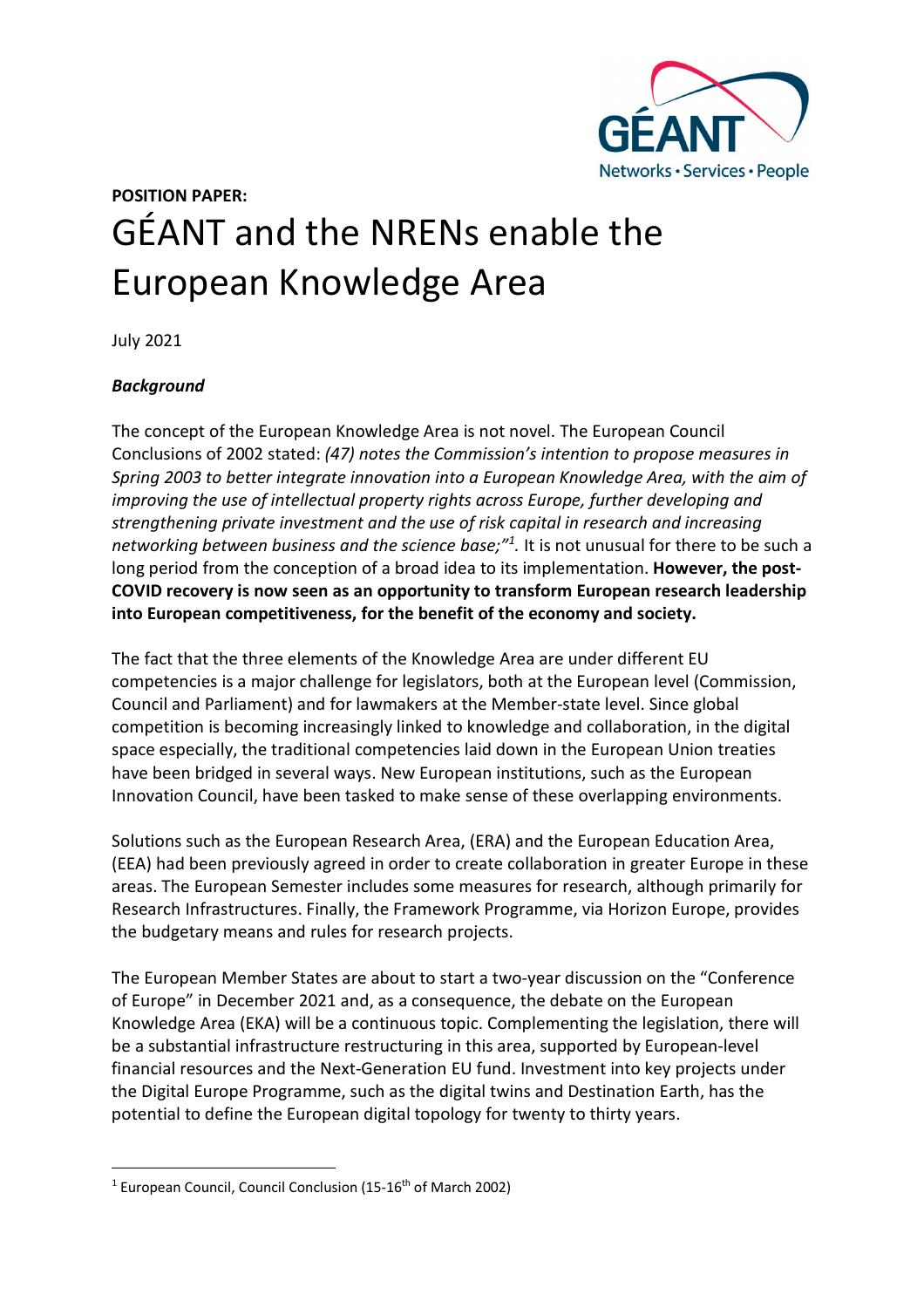## *The role of GÉANT and the NRENs*

The EKA represents the convergence of four different sectors: Education, Research, Innovation and, lately, Skills. In all four, GÉANT and the NRENs (National Research and Education Networks) provide services and expertise to enable the development of knowledge in Europe. GÉANT is a European association which serves the research and education networking community by providing connectivity. GÉANT's terabit-ready network is one of the most advanced and well-connected research and education networks in the world. In addition to the network, GÉANT operates global identity services such as eduGAIN (to enable federated access to web services for thousands of users in R&E institutions that participate in eduGAIN globally) and eduroam (federated access to network for millions of users in R&E institutions that participate in eduroam globally). GÉANT also facilitates collaboration between Europe's NRENs on topics of mutual interest and to explore the development of new services to address emerging needs. Finally, GÉANT will be able to contribute internationally by promoting the goals of the European Knowledge Area worldwide via its relationships with its international and regional partners.

## *Education*

GÉANT conducts an annual survey to map the European NRENs' educational activities and services that provides an overview and indicates trends for future collaboration and development areas in the field of digitalisation of education. Apart from the provision of connectivity and eduroam, the top areas that NRENs are currently supporting for the educational institutions and communities or involved are: LMS (Learning Management Systems), DLE (Digital Learning Environments), Trust & Identity (such as eduroam, eduTEAMS and eduGAIN as well as integration with national government eIDs, eIDAS, etc) & Security (eduVPN and security best practices), videoconferencing for education (opensource based such as eduMEET, and commercial solution such as Zoom).

Since the beginning of 2020, GÉANT has established a Task Force on Educational Services and Activities, that brought together a community of experts from NRENs, universities, commercial companies, international organisations (UNESCO, World Bank) and governments to share, discuss and collaborate, when possible, in the interests of the digitalisation of education. Most countries are facing similar challenges, especially with the rapid conversion to virtual and digital education. Sharing knowledge and working together helps organisations to become more efficient in this area. One of the next challenges GÉANT is looking at is the area of digital assessment, digital exams and online proctoring.

#### *Research*

GÉANT and the NRENs interconnect researchers and educational professionals at 10,000 institutions across Europe supporting all scientific disciplines. Additionally, we play a strong role in multiple European projects designed to foster a more effective research environment in Europe. Following from GÉANT's very successful position as co-Chair of the EOSC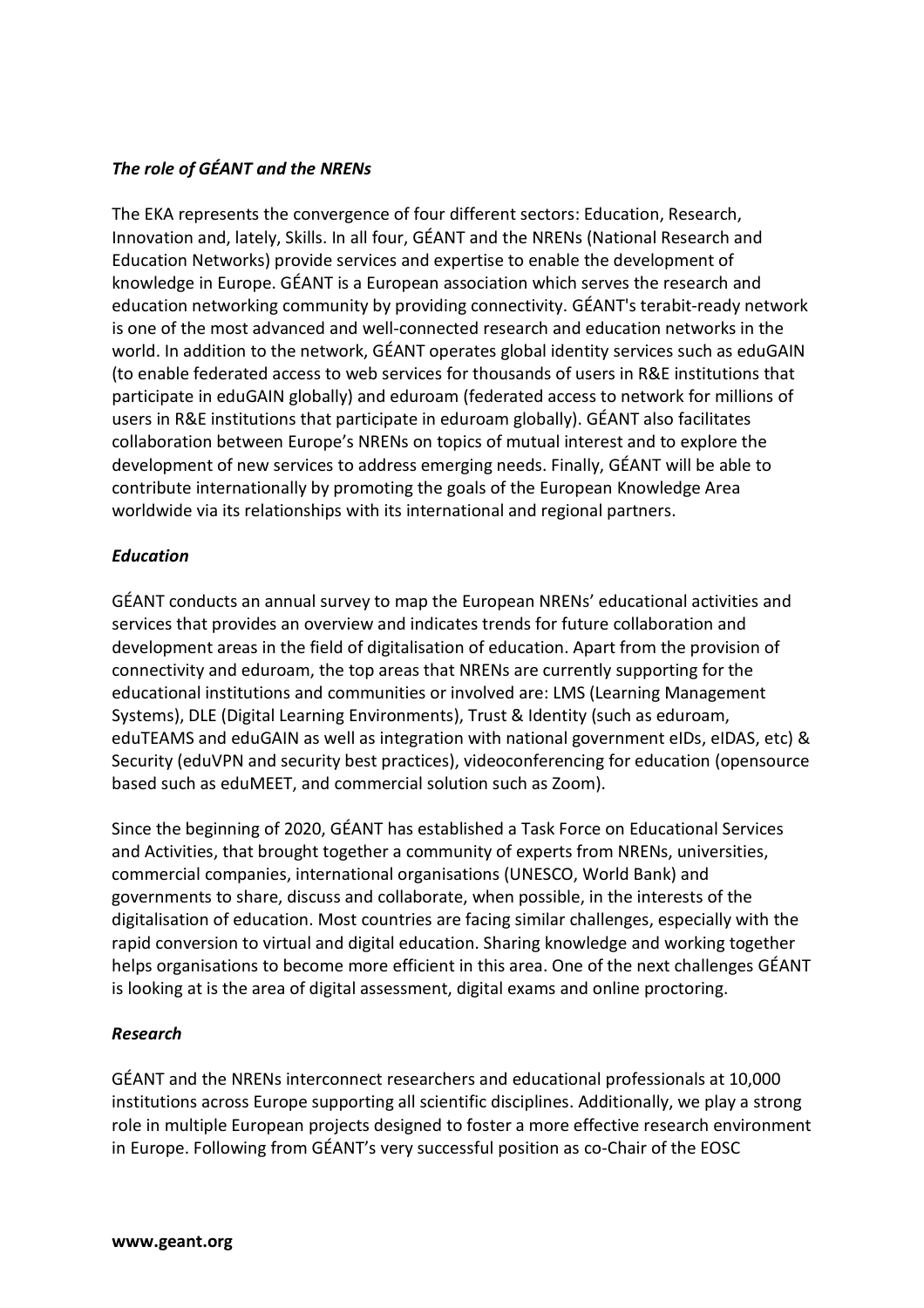Executive Board and being a founding member of the EOSC Association, GÉANT is now partner in the EOSC-Future project.

EOSC Future is a large-scale investment by the European Commission to create a web of scientific resources that are open and/or FAIR, equipped with suitable services allowing their exploitation. In order to achieve this aim, the project will deliver the EOSC-Core and EOSC-Exchange as defined by the Executive Board Working Groups and integrate data and resources from the scientific cluster communities into the EOSC platform. As a result, European researchers will benefit from greater discovery and access to relevant data and services from various scientific domains, allowing them to enhance their studies or combine data for new, potentially cross-disciplinary research activities.

GÉANT is one of the major partners in the EOSC Future project, representing eight NRENs as Linked Third Parties. Collectively we lead the Technical Architecture and Interoperability Work Package, the procurement of commercial services, and a series of tasks on stakeholder engagement and service planning. GÉANT staff are also co-chairs of the Technical Coordination Board and provide leadership to guide implementation. The federated, system-of-systems vision of EOSC is challenging to realise as it requires the definition and adoption of a series of standards and protocols to allow the exchange and composability of data and services. GÉANT's history of success in achieving such goals across national boundaries in the space of networks and authentication is critical here, and the access to data and services in EOSC will need to be as seamless and user-friendly.

### *Innovation*

GÉANT supports innovation within the topics outlined in the previous research and education chapters. The Horizon Europe Research programme by design focusses on innovation and subsequently created the European Innovation Council and the Horizon Europe Rules of Participation to bolster innovation. The new European Partnership Agreements and the EuroHPC Joint Undertaking are seen as a push for a larger constituency to benefit from data innovation.

As the European Commission's legislative ambitions for a more unified European Digital environment have been made clear with the new commission presidency, a key innovative concept to be realised are the nine common European Data Spaces. The nine Common European Data Spaces (CEDS) were announced within the European Strategy for Data in February 2020 and present a unique challenge in the EU's vision to create a digital single marketplace. They are thematically organised by data source, such as data in support of the Green Deal priority actions on climate change, or health data. GÉANT is in a key position to enable the interconnectivity of data spaces in response to the needs of European research, education and innovation community.

GÉANT and the NRENs will be actively supporting the 'Green Deal' data space of the Horizon Europe programme, where the "GreenData4All" and 'Destination Earth' (digital twin of the Earth) initiatives will cover concrete actions. Within Destination Earth specifically, a key consideration will be the availability and use of Copernicus data. The main partner is the European Space Agency or ESA. The other partners are EUMETSAT, ECMWF, Mercator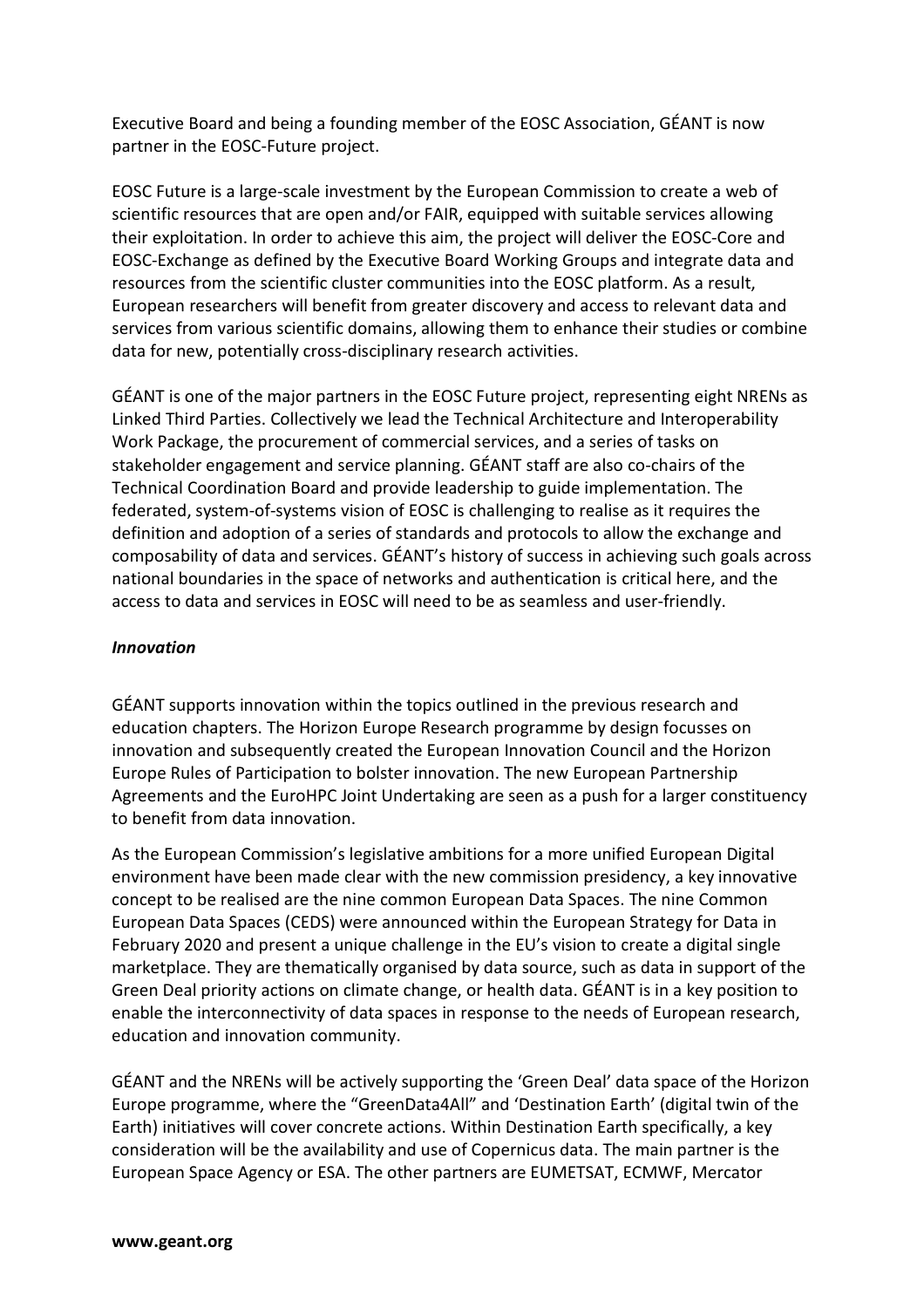Ocean, Frontex, EMSA and EUSC. Copernicus is built to monitor and conduct research in order to help contribute to the UN sustainable development goals, tackle climate change and provide information to authorities during emergencies all at a global scale.

Copernicus is one of the core pillars of the EU Green Deal, and is at the heart of Destination Earth programme, which is the first identified 'user' of the EuroHPC programme. GÉANT and NRENs are responsible for disseminating data from the participating Copernicus service providers to the users in the interest of research. Real time data flow will allow more realtime decision making in both the private and public sectors and in policy making. In that sense, high-speed connectivity is an enabler to innovation in all fields.

GÉANT is currently working with ESA to become the wide area network provider for the whole Copernicus ground segment from 2022. In this situation, GÉANT and the NRENs would provide connectivity to ground stations and participating cloud providers, allowing the sharing of Copernicus data across its network for the purposes of Copernicus operations, as well as being the primary means of disseminating the data to the global R&E and non-R&E communities.

#### *Skills*

Over the last two years GÉANT has been actively participating in EC-funded projects that aim to implement the vision of the European Student Card Initiative (ESCI). The purpose of the initiative is to develop an online one-stop-shop through the Erasmus+ Mobile App for students to manage all administrative steps related to their mobility period - before, during and after their stay. This is being achieved in two main actions.

The first is to digitalise and streamline student mobility administration by enhancing the existing online tools and services developed to support Erasmus+ and by enabling online access to them. Secure online administrative procedures make information available for students which is essential to boosting student mobility across Europe. The second will be for the implementation of a common European student card.

In the MyAcademicID project GÉANT delivered the MyAcademicID Identity and Access Management Platform for Erasmus+, which enables federated access to two of the four Erasmus+ services by enabling students to login using their institutional credentials as well as eIDs compatible with eIDAS. Whilst the MyAcademicID project ended in December 2020, the work continues in the European Digital Student Services Infrastructure (EDSSI), where the project was awarded to the MyAcademicID consortium plus additional partners, who will further evolve the MyAcademicID platform and connect more e-services related to student mobility.

It is expected that by the end of 2022, 350,000 students from around 5,000 Higher Education Institutions will benefit from mobility each year. The MyAcademicID platform will support students in their applications and will offer a secure and privacy-compliant user experience. This will result in more people acquiring new skills (such as a new language, specific discipline, etc). Having such an infrastructure in place also paves the way to explore additional online services that could be relevant for students.